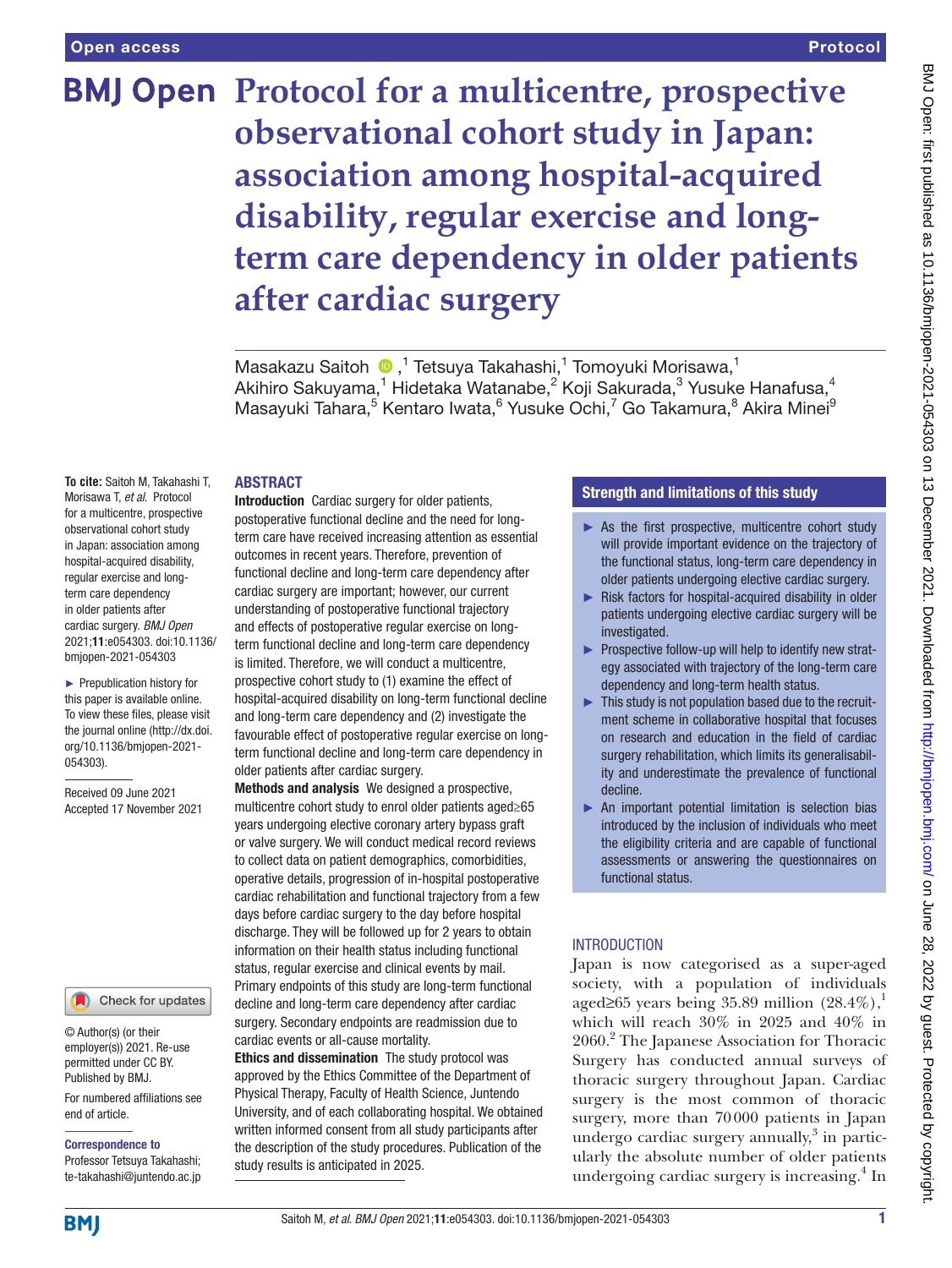## Open access



<span id="page-1-0"></span>Figure 1 Experimental protocol.

the consideration of cardiac surgery for older patients, functional decline and the need for long-term care have received increasing attention as essential outcomes in recent years.

Hospital-acquired disability (HAD) or functional decline, which refers to either a new or worsening disability or functional decline during hospitalisation not present before hospitalisation, develops in 25%–50% of hospitalised elderly patients.<sup>5 6</sup> In-hospital complications or comorbidities could lead to a longer hospitalisation stay after cardiac surgery.<sup>7-9</sup> Although the impact of HAD on long-term functional decline and long-term care dependency may be significant, it has not been investigated in detail yet.

Most studies have not prospectively measured functional trajectory from baseline to hospital discharge and long-term follow-up.<sup>[10 11](#page-5-2)</sup> In addition, the need for longterm care, which is defined as a condition wherein older patients need care to perform activities of daily living (ADLs), increases with age and disease. The number of individuals who need long-term care in Japan has increased, leading to increasing social security expense for long-term care.<sup>[12](#page-5-3)</sup> Thus, the Japanese government launched a policy with the aim to extend healthy life expectancy without the need for long-term care. In Japan, long-term care is required mainly for patients with dementia (18.7%), cerebrovascular disease (15.1%), agerelated frailty (13.8%), falls and fractures (12.5%), joint disease  $(10.2\%)$  $(10.2\%)$  $(10.2\%)$  and cardiac disease  $(4.7)$ . However, the trajectory for long-term care requirement after cardiac surgery remains unclear.

Recent meta-analyses showed that exercise-based cardiac rehabilitation (CR) improves exercise capacity in patients after cardiac surgery.<sup>[13 14](#page-5-4)</sup> However, CR implementation rate for patients with acute myocardial infarction and heart failure is very low  $(21\%$  and  $7\%$ , respectively).<sup>[15 16](#page-5-5)</sup> In particular, there are few reports on CR implementation rate in older patients with frailty or functional disability after cardiac surgery.<sup>[17](#page-5-6)</sup> However, several previous studies have demonstrated that CR or geriatric rehabilitation improves functional status and quality of life in older

patients with frailty or functional decline.<sup>18 19</sup> We hypothesised that functional trajectory after cardiac surgery and regular exercise after hospital discharge significantly impact long-term functional decline and long-term care dependency as well as morbidity and mortality; however, this hypothesis has not been tested yet.

In this context, we developed a multicentre prospective cohort study for elderly patients undergoing cardiac surgery. The primary objective of the present study is to prospectively investigate the association of functional trajectory after cardiac surgery and postdischarge regular exercise with clinical outcomes. The primary outcomes of the present study are long-term functional decline and long-term care dependency. Secondary outcomes are hospitalisation and all-cause mortality.

## METHODS AND ANALYSIS Study design and setting

The study is a multicentre, prospective cohort study that will be carried out between August 2021 and December 2024 in Japan enrolling older patients awaiting elective cardiac surgery at hospital admission; these patients will be followed up for 2 years after discharge. The overall study design is outlined in [figure](#page-1-0) 1.

## Participant eligibility criteria

Potential participants are recruited from collaborating hospitals. To be eligible for study participation, patients must be aged≥65 years and scheduled to undergo elective cardiac surgery. Exclusion criteria are presented in [figure](#page-2-0) 2.

## Collaborating hospitals

All collaborating hospitals provided a standardised in-hospital CR programme according to the Guidelines of Japanese Association of Cardiac Rehabilitation.<sup>20</sup> Functional assessments are performed by a trained physiotherapist according to the functional assessment manual.

## **Measurements**

The collaborating hospitals are encouraged to register the patients as consecutively as possible. Once informed consent is obtained, patients are assigned a study ID. For each patient, demographic data, aetiology of cardiac surgery, comorbidities, laboratory data, echocardiographic findings, medications and progression of postoperative in-hospital CR are collected. A mail survey on clinical outcomes and questionnaire on frailty, functional status and regular exercise (home-based non-supervised exercise, centre-based geriatric rehabilitation, centrebased CR) will be conducted at 6, 12 and 24 months after hospital discharge.

## Activity of daily living

The baseline Barthel Index (BI) was evaluated on the basis of interviews with patients or family members, depending on the patient's cognitive function, approximately 1month before hospital admission, as in a previous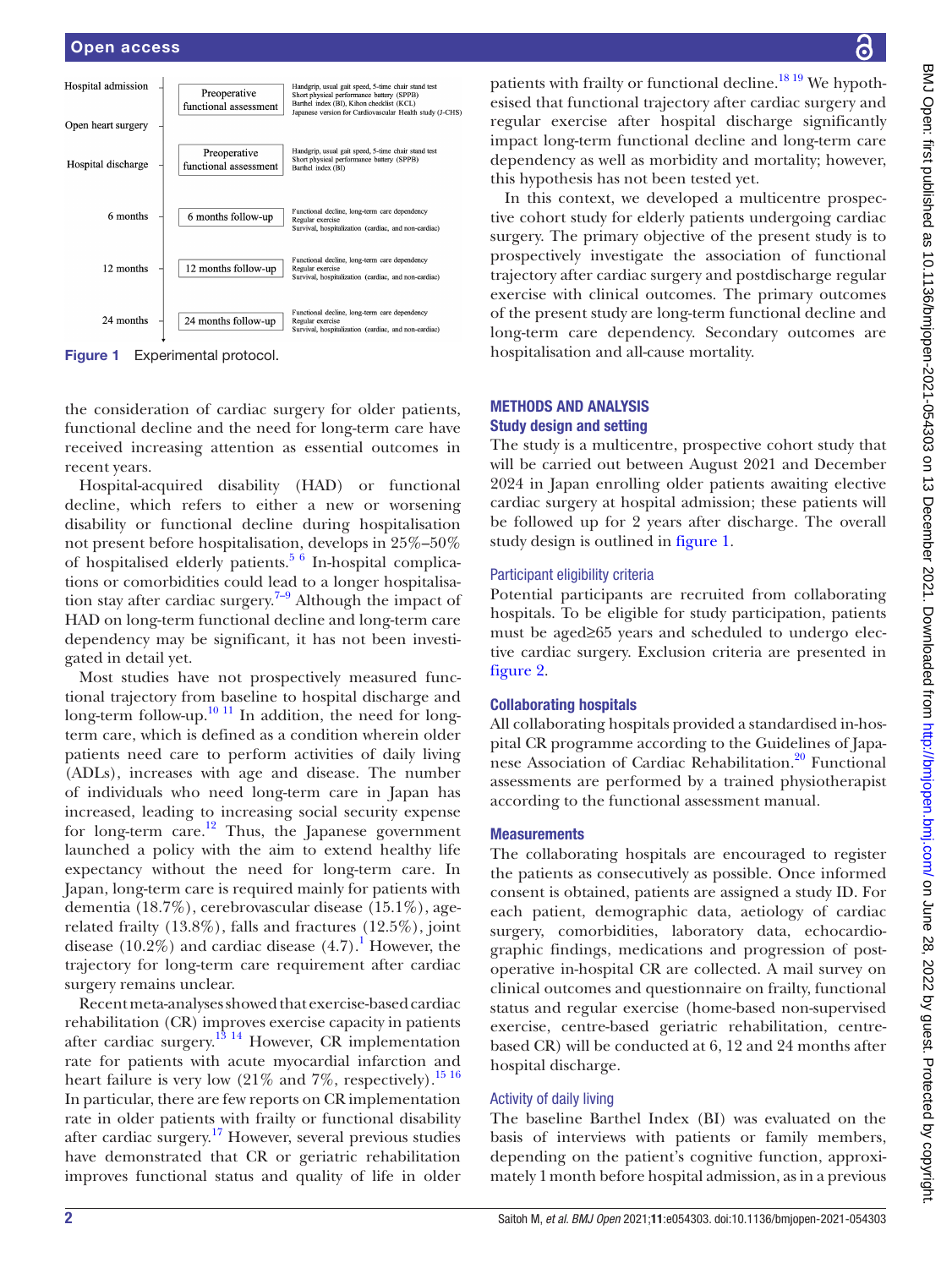

BMJ Open: first published as 10.1136/bmjopen-2021-054303 on 13 December 2021. Downloaded from http://bmjopen.bmj.com/ on June 28, 2022 by guest. Protected by copyright BMJ Open: first published as 10.1136/bmjopen-2021-054303 on 13 December 2021. Downloaded from <http://bmjopen.bmj.com/> on June 28, 2022 by guest. Protected by copyright.



Figure 2 Overall design of the study and main objectives.

study.<sup>21</sup> BI was evaluated by a trained physiotherapist at each hospital. BI is a simple 10-item instrument that measures functional independence in ADLs. The total score ranges from 0 to 100 points, with higher scores indicating greater independence in performing basic ADLs. HAD was defined as a decrease by at least five points on BI the day before discharge to home, nursing care facility or other hospitals compared with preadmission BI. Subanalyses were performed using information on no HAD, mild HAD as 5-point BI Score decrease and severe HAD as ≥10 point BI Score decrease.<sup>21</sup>

#### Frailty assessment

The Kihon Checklist (KCL), a self-reported comprehensive health checklist, is a screening tool used to identify community-dwelling older adults who are vulnerable to frailty and at greater risk of becoming dependent.<sup>22</sup> The KCL consists of 25 items (yes/no) divided into seven categories: physical strength, nutrition, eating, socialisation, memory, mood and lifestyle; each item was scored from 0 to 1 point, and the sum of all indices can be 0–25; a total score of ≥8 points is classified as indicating frailty. In addition, seven specific domains of frailty—instrumental ADL, physical, nutrition, oral, socialisation, memory, and mood domains—were scored.

The Japanese version of the Cardiovascular Health Study (J-CHS) criteria were constructed by modifying and simplifying the original CHS criteria to be suited to Japanese older adults.<sup>23</sup>Moreover, J-CHS can predict a new occurrence of long-term care need and loss of independence. It consists of five items: (1) Shrinking: 'Have you unintentionally lost 2 kg or more in the past 6months?' (2) Low activity: (a) 'Do you engage in moderate levels of physical exercise or sports aimed at health?' and (b) Do you engage in low levels of physical exercise aimed at health?' (3) Exhaustion: 'In the past 2 weeks, have you felt tired without a reason?' (4) Weakness: 'Defined as grip

<span id="page-2-0"></span>strength<28kg in men and 18 kg in women'. (5) Slowness: 'Defined as gait speed of <1.0m/s'. Each item was scored as 0 or 1 point and all points were added to calculate total score. A total score of ≥3 points was considered as indicating frailty.

#### Short physical performance battery (SPPB)

The SPPBis a highly standardised geriatric physical functioning test that consists of tests for balance, gait, strength and endurance.<sup>[24](#page-5-12)</sup> The standing balance test includes sideby-side, semitandem and tandem standing and patients are timed until they lose balance or 10s elapses. The gait test assesses the time taken to walk 4m and is performed at patient's usual pace. The 5-time chair-standing test, a pretest, is also performed, wherein patients are asked to fold their arms across their chest and stand up from the chair. If the pretest is successful, patients are asked to rise from the chair 5 times consecutively as quickly as possible. Each of the three subtests of SPPB is scored from 0 to 4 and summed for an SPPB Score of 0–12 points, with higher scores indicating better physical function.

#### Hand grip strength

Isometric hand grip strength is measured using the Jamar hand dynamometer, which measures strength in kg with a precision of 0.1kg. Patients are instructed to sit on a straight-backed chair with feet placed flat on the floor, shoulder adducted and neutrally rotated, elbow flexed at 90° and forearm and wrist in neutral position, as recommended by Roberts *et al*. Grip strength is measured twice per hand in each of the two handle positions.<sup>[25](#page-5-13)</sup> Patients are instructed to apply maximum power for 3 s and work at maximum effort in every trial.

#### In-hospital postoperative CR

The acute phase of the CR programme following cardiovascular surgery has been described elsewhere $\overline{9}$  $\overline{9}$  $\overline{9}$  and is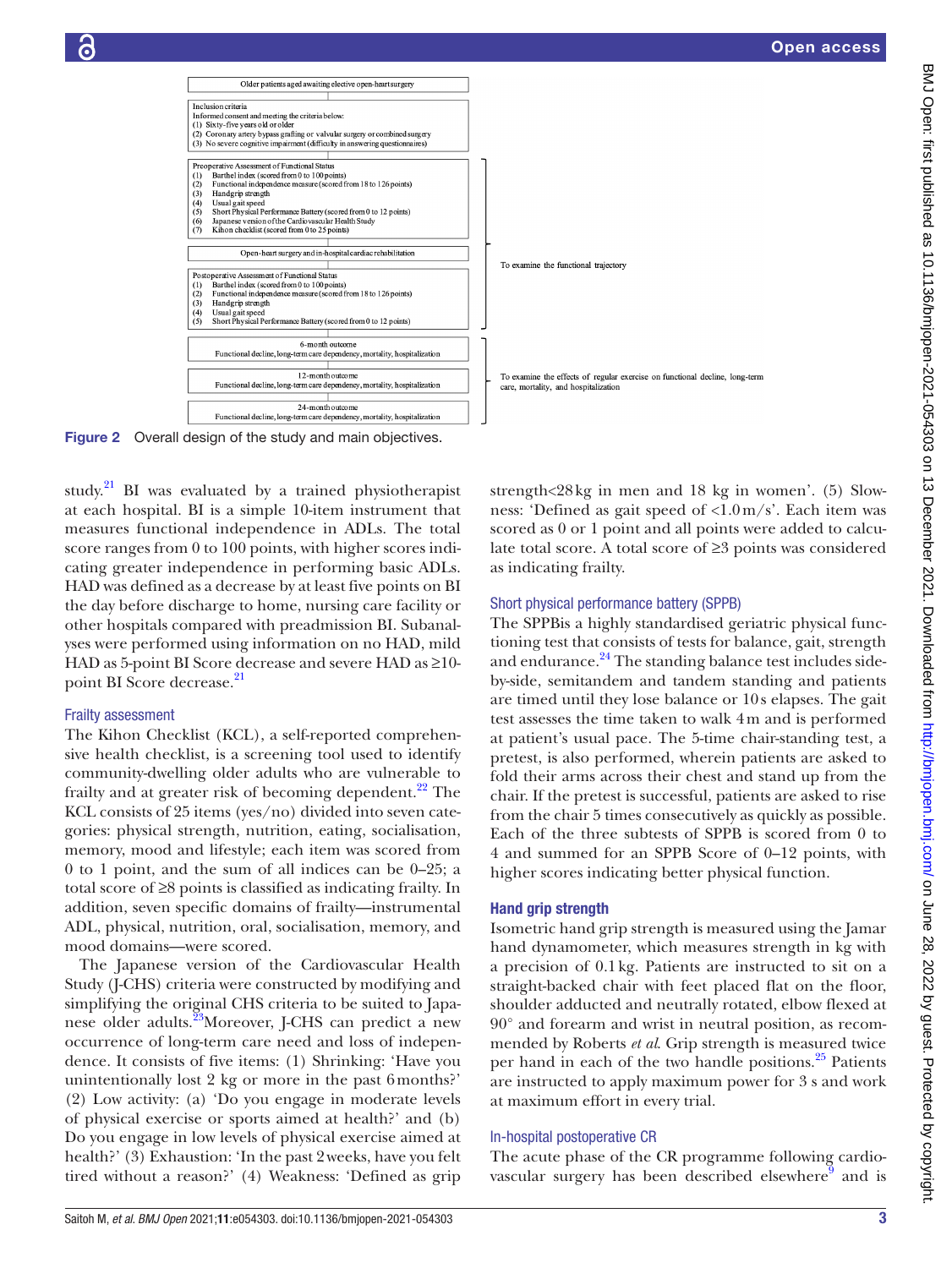

<span id="page-3-0"></span>Figure 3 Data registration system and database security.

based on the Japanese Circulation Society guidelines for rehabilitation of patients with cardiovascular disease. $20$ We, therefore, define failure to achieve early ambulation as ≥3 postoperative days taken to initiate walking exercise according to the guidelines. Moreover, the proportion of patients who can complete a 100m corridor walk without assistance at a comfortable pace within 3 days of hospital admission is investigated; early ambulation is an important indicator of mobility or physical activity recovery during hospitalisation.<sup>26</sup>

#### Outcome measures

The primary endpoints of this study are functional status trajectory and long-term care dependency. Functional status is measured using the KCL total score and specific seven-domain score. Secondary endpoints are readmissions because of cardiac events and all-cause mortality.

#### Sample size calculation

Sample size is calculated by performing multivariate analysis, which examines the relationship among functional trajectory, regular exercise, physical activity and clinical outcomes. Eight independent variables, including functional trajectory, regular exercise and known prognostic factors of patients undergoing cardiac surgery, are selected for multivariate analysis. Assuming 10 outcomes per independent variable, 80 outcomes need to be observed. Based on our preliminary data, 8% incidence of a cardiac event in 2 years was estimated. With a 10% missing follow-up data, the necessary sample size was calculated to be 1100 patients. Because we also plan to perform a cross-sectional analysis using baseline data, a preliminary sample size calculation was done. Functional trajectory after cardiac surgery related clinical outcomes including morbidity, mortality, functional decline, and long-term care. We estimated that HAD incidence in the group with delayed in-hospital CR was 30%, compared with 20% in the group with normal progression of the guideline-based CR. A sample size of 1092 patients was estimated to be necessary based on the statistical power of 80% at a significance level of 5%. Thus, the estimated required number of patients in the cross-sectional analysis is sufficient for the prospective analysis. Therefore, we set the overall sample size as 1100 in the present study.

## Statistical analysis

Continuous variables will be presented through centrality measures (mean or median) and dispersion (SD or IQR), and categorical variables will be presented through frequencies and percentages. Statistical analysis will be performed to identify risk factors of functional trajectory after cardiac surgery. The resulting dataset is a complex time-series data, with each patient having three data points (preoperative, Postoperative day (POD) 7 and hospital discharge) for each physical performance measures. The trajectories can be labelled according to the observed clinical phenotype as below: complete recovery, partial recovery and ADL dependence in each patient with and without physical frailty. This data-driven classification allows the identification of predictors in patients belonging to a certain class of functional trajectory path. To identify predictors of functional trajectories, multinominal logistic regression models will be applied using preoperative demographics, comorbidities, perioperative and postoperative variables and baseline functional status or frailty. Multivariate Cox regression analysis will be used to separately model the risk of (1) 2-year functional decline, (2) 2-year long-term care dependency level, (3) 2-year all-cause mortality and (4) 2-year cardiovascular event.

Missing data on endpoints will not be replaced. A replacement method, multiple imputations through chained equations will be envisaged for other variables and other variables. A  $p$  value< $0.05$  will be considered statistically significant.

#### Data availability

All patient data are stored in a secure web-based database (REDCap) with limited access and ID code to which data are directly transferred. Patients are assigned unique identification numbers, which are the only identifiers exported from REDCap during data analysis ([figure](#page-3-0) 3). The principal investigator has access to all data. Data can be accessed on request to the corresponding author after reports related to the primary outcomes are published.

#### Patient and public involvement

Patients and/or the public were not involved in the design, or conduct, or reporting, or dissemination plans of this research.

#### Strength and limitations

A primary outcome of older patients after cardiac surgery that receives special focus is morbidity or mortality; however, more recently, healthy life expectancy and quality-adjusted life years are also becoming important targets of treatment. Functional status or long-term care are, therefore, recognised as essential outcomes for promoting informed surgical decision for patients with cardiovascular diseases, their family and the surgeon. Despite extensive investigations into morbidity or mortality, very few studies have specifically investigated the risk of functional decline and long-term care dependency

႕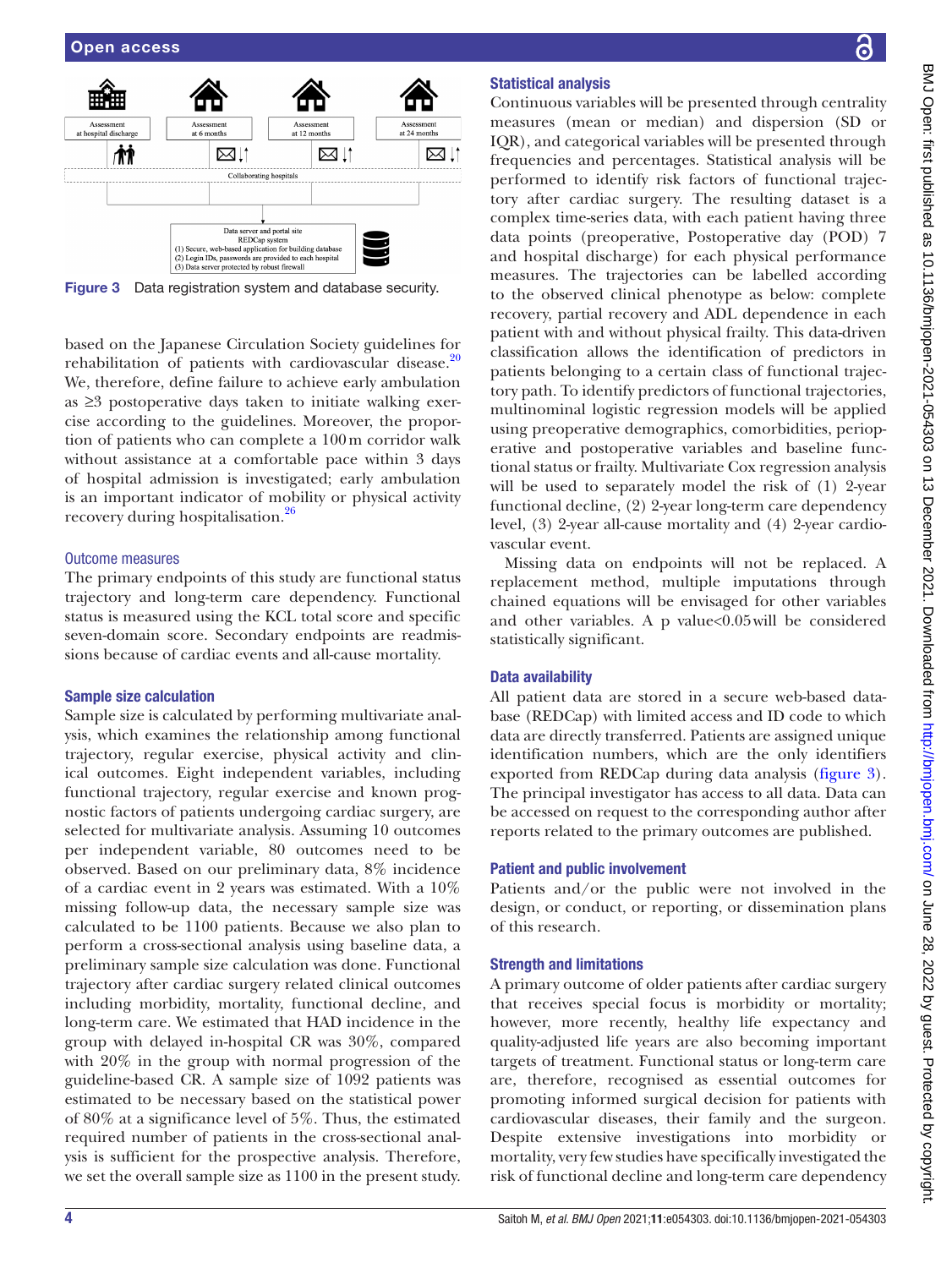following cardiovascular surgery. To our knowledge, the present study is the first large-scale, prospective, multicentre cohort study to examine the association of functional trajectory during hospitalisation and postdischarge regular exercise with functional decline and long-term care dependency. This study may suggest novel strategies to prevent functional decline and long-term care dependency in older patients after cardiac surgery.

The prognostic impact of HAD has recently been suggested in community-dwelling older adults or older patients with heart failure. However, the effect of HAD on long-term functional decline and long-term care dependency remains unknown. Moreover, another purpose of this cohort study is to examine the effects of regular exercise including CR on functional decline and long-term care dependency. In particular, exercise-based CR has favourable effects on functional status in older patients with poor functional status. Our large cohort study allows us to analyse the effects of outpatient CR on functional trajectory in patients with HAD.

In addition, physical as well as psychological and social aspects are important to maintain healthy life expectancy or quality-adjusted life years in older patients. Cognitive decline or decline in the social aspect may aid in the assessment of functional decline and long-term care dependency. Based on these findings, we assessed physical status, cognitive status and social status from KCL subcomponent scores.

This study is not population based due to the recruitment scheme in the collaborative hospitals that focuses on research and education in the field of cardiac surgery rehabilitation. Thus, this study is limited in its generalisability and underestimates the prevalence of functional decline. However, all facilities performed a large number of cardiac surgeries on older patients, normative older populations are also included in the study. Another limitation is selection bias introduced by the inclusion of individuals who meet the eligibility criteria and are capable of functional assessments or answering the questionnaires on functional status.

## ETHICS AND DISSEMINATION

The present study was organised according to the Guidelines for Epidemiological Research proposed by the Japanese Ministry of Health, Labour and Welfare. The study protocol was approved by the Ethics Committee of the Department of Physical Therapy (approval no. 20-030), Faculty of Health Science, Juntendo University, and of each collaborating hospital. We obtained written informed consent from all study participants after the description of the study procedures. The informed consent form states that all clinical information is confidential and will not be shared and that data are stored in a secure webbased database (REDCap). Patient recruitment began in April 2021, and the 2-year follow-up is expected to be completed in 2024. The study results will be published in a peer-reviewed journal, in addition to being presented

at national and international conferences. We anticipate these results to be published in 2024, after completion of the 2-year follow-up of all recruited patients. Our findings will help inform future recommendations of postoperative care planning for older patients after cardiac surgery.

This study has an important potential limitation is selection bias introduced by the inclusion of individuals who meet the eligibility criteria and are theoretically capable of functional assessment or answering the questionnaire on functional status and regular exercise, as well as those with severe cognitive impairment. This may lead to the increased likelihood of other risk factors of functional decline and long-term care dependency and clinical events.

#### Author affiliations

<sup>1</sup>Department of Physical Therapy, Faculty of Health Science, Juntendo University, Tokyo, Japan

<sup>2</sup>Department of Rehabilitation, Juntendo University Hospital, Tokyo, Japan <sup>3</sup>Department of Rehabilitation, The Cardiovascular Institute, Tokyo, Japan 4 Department of Rehabilitation, Saitama Medical University International Medical Center, Hidaka, Japan

5 Department of Physical Therapy, Higashi Takarazuka Satoh Hospital, Takarazuka, Japan

<sup>6</sup>Department of Rehabilitation, Kobe City Medical Center General Hospital, Kobe, Japan

<sup>7</sup>Department of Rehabilitation, Fukuyama Cardiovascular Hospital, Fukuyama, Japan

8 Department of Rehabilitation, Tsuchiya General Hospital, Hiroshima, Japan 9 Department of Rehabilitation, Ryukyus University, Nishihara-cho, Japan

Contributors MS, TM and TT conceived the study, obtained grant funding and drafted the protocol. AM, AS, GT, HW, KI, KS, MT, YH and YO reviewed and revised the protocol.

Funding This work is supported by the MEXT KAKENHI Grant Number JP 20H04055.

Competing interests None declared.

Patient and public involvement Patients and/or the public were not involved in the design, or conduct, or reporting, or dissemination plans of this research.

Patient consent for publication Consent obtained directly from patient(s).

Provenance and peer review Not commissioned; externally peer reviewed.

Open access This is an open access article distributed in accordance with the Creative Commons Attribution 4.0 Unported (CC BY 4.0) license, which permits others to copy, redistribute, remix, transform and build upon this work for any purpose, provided the original work is properly cited, a link to the licence is given, and indication of whether changes were made. See: [https://creativecommons.org/](https://creativecommons.org/licenses/by/4.0/) [licenses/by/4.0/](https://creativecommons.org/licenses/by/4.0/).

#### ORCID iD

Masakazu Saitoh<http://orcid.org/0000-0001-8666-6353>

### **REFERENCES**

- <span id="page-4-0"></span>1 The Cabinet Office, government of Japan. Annual report on the ageing Society: 2018. Available: [https://www8.cao.go.jp/kourei/](https://www8.cao.go.jp/kourei/whitepaper/index-w.html) [whitepaper/index-w.html](https://www8.cao.go.jp/kourei/whitepaper/index-w.html) [Accessed 15 May 2021].
- <span id="page-4-1"></span>2 United Nations. World population prospects: the 2019 revision, 2019. Available:<https://population.un.org/wpp/>
- <span id="page-4-2"></span>3 , Shimizu H, Okada M, *et al*, Committee for Scientific Affairs, The Japanese Association for Thoracic Surgery. Thoracic and cardiovascular surgeries in Japan during 2017 : Annual report by the Japanese Association for Thoracic Surgery. *[Gen Thorac Cardiovasc](http://dx.doi.org/10.1007/s11748-020-01298-2)  [Surg](http://dx.doi.org/10.1007/s11748-020-01298-2)* 2020;68:414–49.
- <span id="page-4-3"></span>4 Porizka M, Kunstyr J, Vanek T, *et al*. Postoperative outcome of high-risk octogenarians undergoing cardiac surgery: a multicenter